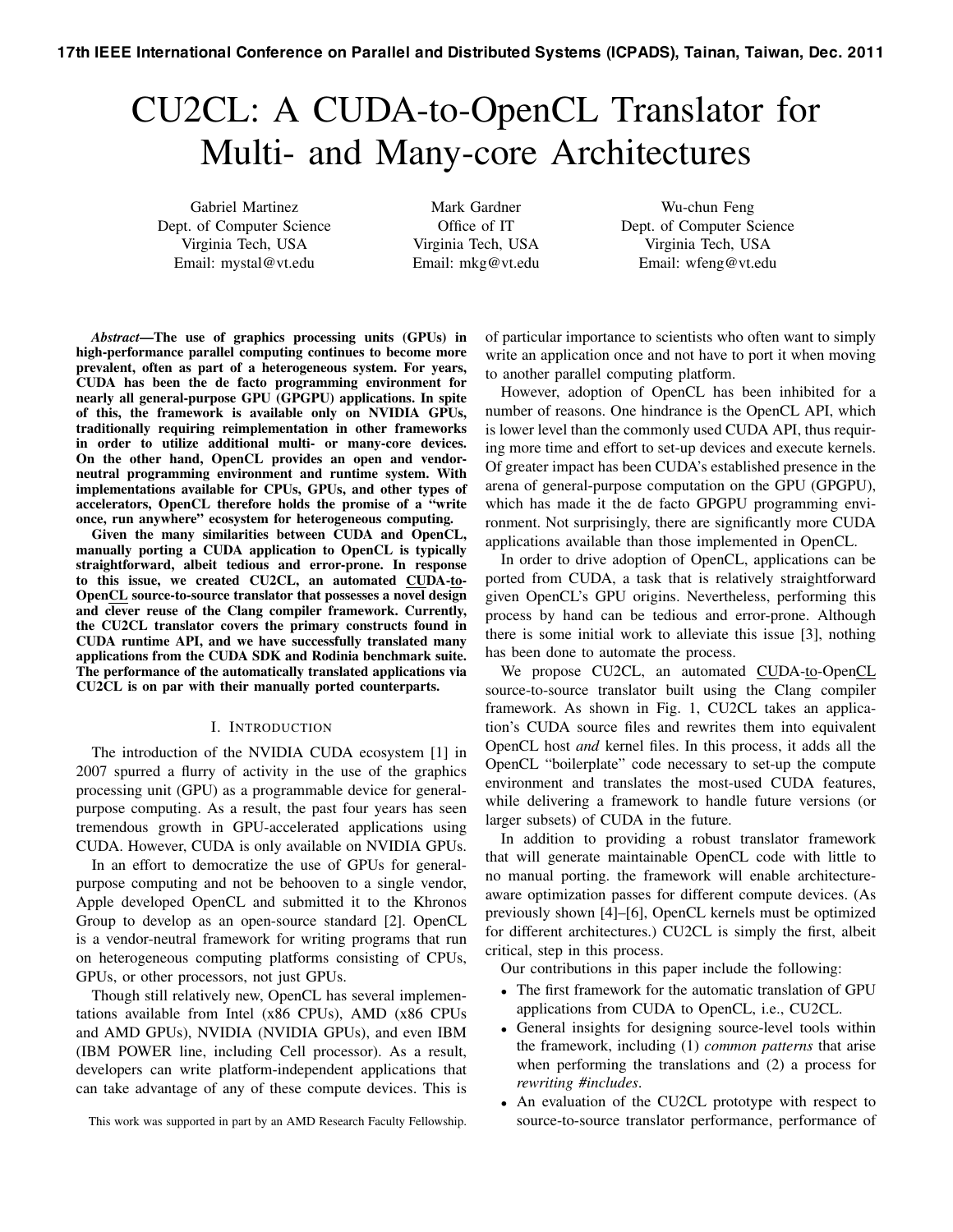

Fig. 1. High-level overview of the CU2CL translation process.

the translated applications, and translator coverage.

The remainder of this paper is organized as follows. Section II presents related work in the areas of GPGPU computing and source-to-source translation. Section III gives an overview of the CUDA and OpenCL frameworks, focusing on how their similarities and differences influence the translation effort. Section IV discusses our approach in designing and implementing CU2CL, in particular, what influenced our decision to use the Clang framework and how we overcame challenges associated with the choice. In Section V, we evaluate CU2CL's translation performance, the performance of the automatically translated applications, and an analysis of the CUDA coverage. Lastly, we present future work in Section VI and summarize our work and contributions in Section VII.

## II. RELATED WORK

There exist several projects that translate to (or from) the CUDA programming model. Of particular note is an OpenMPto-CUDA source-to-source translator [7]. Working towards a similar goal, but in the reverse direction, MCUDA [8] is a source-to-source translator that instead translates CUDA to multi-threaded CPU code. Both translators are built using Cetus [9], a source-to-source translator framework for C and other C-based languages.

Closer to our goal, Swan [3] is tool that is meant to ease the transition between OpenCL and CUDA. However, Swan is not actually a source-to-source translator like CU2CL; instead Swan provides a higher-level library that abstracts both CUDA and OpenCL, such that an application makes calls to Swan and Swan takes care of the details in mapping to CUDA or OpenCL. The Swan API is limited, as it currently only abstracts a few features in common between CUDA and OpenCL. On the other hand, it provides a simple Perl script that can automatically translate some kernel code, essentially performing a regular expression-based search and replace operation on the source. Much of the work, however, is left up to the developer to port his or her application (especially host code) and its kernels to use Swan's libraries.

Ocelot [10] is primarily a PTX-to-LLVM translator and runtime system that can decide whether to run the PTX on a GPU device or on a CPU after just-in-time (JIT) compilation [11]. In this regard, Ocelot is similar to MCUDA as it allows for CUDA kernels to be run on CPUs, but it takes the approach of performing translations on lower-level bytecodes. In today's compilers, this is a typical approach to take, converting a higher-level language to some intermediate representation and then compiling it to the target architecture.

For GPUs and other OpenCL-capable devices, multiple intermediate languages can be targeted, such as NVIDIA PTX, AMD IL, and LLVM. Ocelot would need to implement a PTXto-AMD IL backend in order to execute CUDA applications on an AMD GPU, as done in [12]. More generally, a new backend must be made for each intermediate language that is to be supported. With CU2CL, the OpenCL implementation for the desired device will simply handle compiling the code to the proper bytecode. As a result, CUDA applications, once ported, are automatically available on several architectures.

Independent from our work, the University of Illinois is also developing a CUDA-to-OpenCL translator [13], but using Cetus and the CUDA parser from MCUDA. This work has not been published yet nor has the code been released, but it is stated that many CUDA features are not yet working.

#### III. GPGPU FRAMEWORKS

CUDA and OpenCL are frameworks designed for generalpurpose GPU computation. Both have kernels that execute on compute devices, threads that run in parallel within them, and methods for managing device memory and launching compute kernels. However, since CUDA is meant for GPUs, CUDA provides many GPU-centric features in that are not found in OpenCL. OpenCL, on the other hand, provides a platformagnostic framework.

Below we examine version 3.2 of the CUDA API—the latest stable release—along with the OpenCL 1.0 standard.<sup>1</sup>

## *A. CUDA*

CUDA is a programming framework and environment that enables data-parallel, SIMD computations to be offloaded onto a GPU. Users write device code in a C-like language, which then runs on the streaming multiprocessors of NVIDIA GPUs. Kernels functions (i.e., SIMD procedures launched from the

<sup>&</sup>lt;sup>1</sup>NVIDIA's OpenCL 1.1 implementation is not yet released so we restrict our attention to OpenCL 1.0 in order to execute on AMD and NVIDIA GPUs.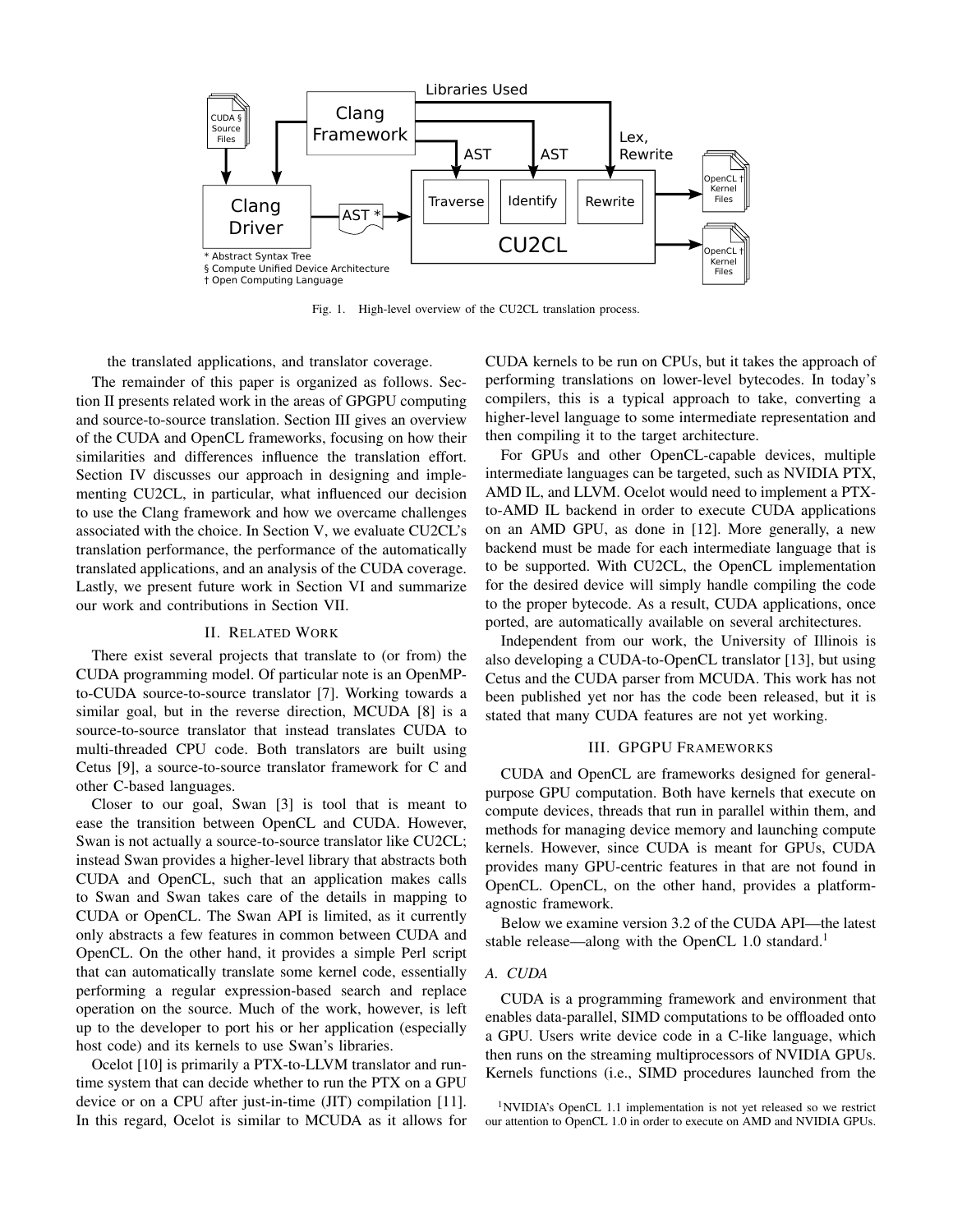

Fig. 2. Overviews of the CUDA and OpenCL models. Items with multiple labels first give the CUDA and then the OpenCL term.

host) are executed across a possibly multi-dimensional *grid* of *blocks*. Each *block* contains numerous *threads* in another possibly multi-dimensional configuration. These configurations are specified by the host during a kernel invocation. Fig. 2a gives an overview of the CUDA programming model.

CUDA's memory model has three separate memory spaces: *global* memory, off-chip and accessible by all threads in all blocks—*shared* memory—on-chip and available to all threads in a block—and *registers*—owned by one thread. In addition to these, two special-use memory spaces provide faster memory operations: *constant* memory and *texture* memory. *Constant* memory is cached for fast reads, but is limited in size and does not support writes. *Texture* memory allows for fast reads as well as writes, but is also rather limited in size. Furthermore, kernels must use special built-in functions to access data residing in the region. In general, device memory must be explicitly allocated through CUDA API calls and is usually initialized by copying data from host memory. Fig. 2b shows how the memory spaces are laid out in CUDA.

CUDA consists of two different APIs: a low-level driver API and a high-level runtime API. The driver API is CUDA's lower-level API for programming GPUs. It requires that a GPU context be created for each GPU in use, as nothing is implicitly done behind the scenes for the developer. Setting up and executing kernels requires several API calls to set arguments and the execution configuration. On the other hand, the driver API allows for much finer control over GPU devices.

The CUDA runtime API is a higher-level API which abstracts many of the lower-level details found in the driver API, while simultaneously making reasonable assumptions behind the scenes. For example, the runtime system initializes a GPU device on the first call to any CUDA runtime API method.

CUDA also provides a small extension to C, coined CUDA C, that allows kernel code and host code to be intermixed. Device code and memory are distinguished by CUDA-specific function or variable qualifiers added to their declarations. CUDA C also extends C by introducing a special notation for executing kernels, which allows the number of blocks and threads per block to be specified. To take advantage of these extensions, applications in CUDA C must be compiled with NVIDIA's compiler, nvcc, which handles the C extensions and properly sorts host and kernel declarations.

Most applications opt to use CUDA C along with the runtime API [14], [15]. Thus, we initially focus our CU2CL source-to-source translator on this combination.

#### *B. OpenCL*

The OpenCL standard is an open, vendor-neutral programming model and environment for executing general-purpose computations. More general than CUDA, it allows for the use of arbitrary compute devices. Vendor-provided implementations map the abstract compute and memory models to real hardware. OpenCL device code, written in a C99 variant, is typically compiled at runtime by a vendor-provided compiler through OpenCL API calls. Kernels consist of *work-groups* (similar to CUDA *blocks*) each of which consist of *work-items* (akin to *threads* in CUDA), as shown in Fig. 2a.

Fig. 2b shows that CUDA and OpenCL also have similar memory models: *global* memory, equivalent to CUDA's *global* memory; *local* memory, which resembles CUDA's *shared* memory; and *private* memory, analogous to *registers* in CUDA. Support for *constant* and *image memory*—like CUDA's texture memory—also exists.

The OpenCL standard defines one API which is very similar to CUDA's driver API. Users must be aware of the low-level concerns and write some of the code that the CUDA runtime API handles automatically. Additionally, OpenCL adds the concept of platforms—an abstraction of the set of installed implementations—and device command queues, similar to CUDA streams, for sending commands to a particular device. On the other hand, the OpenCL kernels are very similar to those in CUDA, containing constructs that map almost one-to-one to the CUDA equivalents. Noteworthy exceptions include how image memory is accessed and the lack of some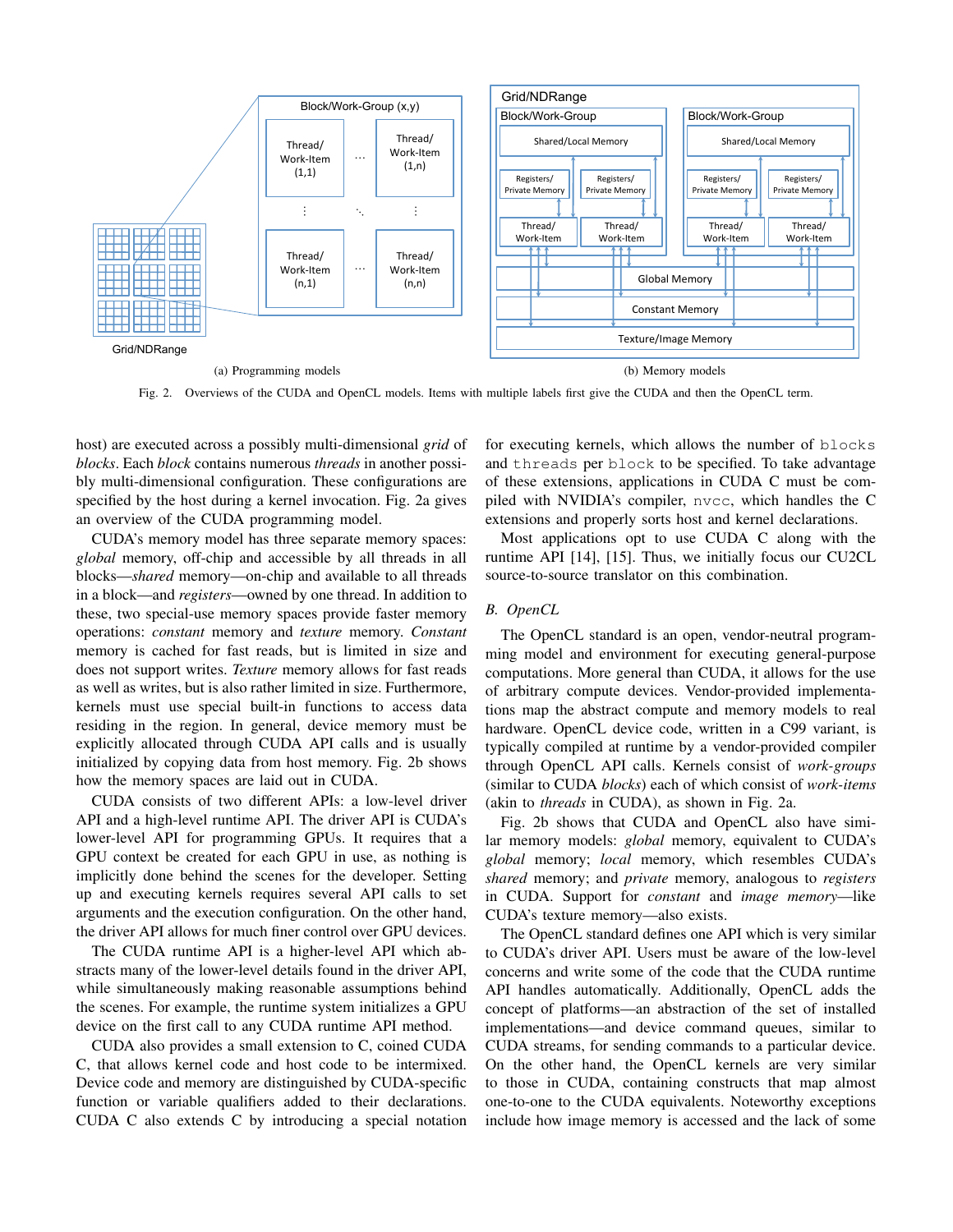TABLE I COMMON CUDA DATA STRUCTURES AND THEIR OPENCL EQUIVALENTS.

| <b>CUDA</b>           | <b>OpenCL</b>          |
|-----------------------|------------------------|
| Device pointers       | cl_mem created through |
|                       | clCreateBuffer         |
| dim3                  | size $t[3]$            |
| cudaDeviceProp        | No direct equivalent   |
| cudaStream t          | cl command queue       |
| cudaEvent t           | cl event               |
| textureReference      | cl_mem created through |
|                       | clCreateImage          |
| cudaChannelFormatDesc | cl image format        |

TABLE II CUDA API MODULES AND THEIR OPENCL EQUIVALENTS.

| <b>CUDA Module</b> | Sample Call     | <b>OpenCL Structure</b> |
|--------------------|-----------------|-------------------------|
| Thread             | cudaThread-     | Contexts & Command      |
|                    | Synchronize     | <b>Oueues</b>           |
| Device             | cudaSetDevice   | Platforms & Devices     |
| <b>Stream</b>      | cudaStream-     | <b>Command Queues</b>   |
|                    | Synchronize     |                         |
| Event              | cudaEventRecord | Events                  |
| Memory             | cudaMalloc      | Memory Objects          |

synchronization functions.

## *C. Mapping CUDA to OpenCL*

Many assume that translating CUDA to OpenCL is effectively a one-to-one mapping process. While most CUDA constructs map one to one to OpenCL, not all do, as shown in Tables I, II, and III. As a result, translating certain parts of CUDA require a deeper understanding of both APIs to find suitable corresponding constructs. Furthermore, these tables provide only a high-level view of the translation process; in practice, sophisticated techniques to perform the transformations are required. For example, in some cases, data must be *tracked throughout the lifetime of the translation* before certain translations can be finalized. Such a case is found when rewriting device pointers to cl\_mems, as the rewrite must propagate through types found in parameters and sizeof expressions.

#### IV. DESIGN AND IMPLEMENTATION OF CU2CL

Having covered how the two GPGPU frameworks differ, this section presents the design of the CU2CL source-to-source translator as a Clang plugin.

#### *A. Approach*

Several mechanisms for source-to-source translation are in common use—from simple tools that use regular expressions to find and replace strings in a program's source to more complex ones that leverage a full framework and parse a language into an abstract syntax tree (AST) and perform transformations at that level.

Our project seeks to produce a tool that can be rapidly adopted by the CUDA and OpenCL communities. While numerous frameworks and tools for source-to-source translation

TABLE III COMMON CUDA KERNEL BUILTIN FUNCTIONS AND VARIABLES AND THEIR OPENCL EQUIVALENTS.

| <b>CUDA</b>                                                                                                    | <b>OpenCL</b>                                                                                                                                 |
|----------------------------------------------------------------------------------------------------------------|-----------------------------------------------------------------------------------------------------------------------------------------------|
| $gridDim.$ {x, y, z}<br>blockIdx. $\{x,y,z\}$<br>blockDim. $\{x, y, z\}$<br>threadIdx. $\{x,y,z\}$<br>warpSize | $qet_num_qrows(\{0,1,2\})$<br>$get_qroup_id({0,1,2})$<br>$get\_local\_size({0, 1, 2})$<br>$get\_local\_id({0, 1, 2})$<br>No direct equivalent |
| threadfence block()                                                                                            | mem_fence(CLK_LOCAL_MEM_-<br>FENCE   CLK GLOBAL MEM -<br>FENCE)                                                                               |
| threadfence()<br>__syncthreads()                                                                               | No direct equivalent<br>barrier (CLK LOCAL MEM -<br>FENCE   CLK GLOBAL MEM -<br>FENCE)                                                        |

exist [16]–[18], we chose to explore a number of productionquality and widely-used, open-source compilers (e.g. gcc, Clang, Open64) to base CU2CL on. Of those, gcc and Clang have the largest communities behind them. We chose Clang [19], primarily for the three following reasons. First, though relatively young, Clang has a large and active community with many new features and rapidly improving quality. Second is Clang's design. Instead of being a monolithic compiler binary like gcc, the Clang driver has been created from a set of compiler libraries in the Clang framework. The libraries, which provide lexing, parsing, semantic analysis, and much more, may be used independently of the driver to create other sourcelevel tools. Finally, Clang recently added support for parsing CUDA C extensions.

As implicitly noted in Fig. 1, CU2CL is a Clang plugin that ties into the main driver, allowing Clang to handle parsing and AST generation, as during normal compilation. CU2CL then takes over and walks the generated AST to perform the rewrites. Of particular interest in designing CU2CL were the following Clang libraries: AST, Basic, Frontend, Lex, Parse, and Rewrite. These libraries facilitate file management (Basic), AST traversal and retrieval of information from AST nodes (AST), plugin interface and access to the compiler instance (Frontend), preprocessor access and token utilities (Lex), and the actual rewriting mechanism (Rewrite). *By uniquely composing the libraries and classes included within each, we created a robust CUDA-to-OpenCL translator with less than 2000 source lines of code (SLOC).*

#### *B. Architecture*

In the Clang driver, once the AST has been created, an AST consumer is responsible for producing something from the AST. As a Clang plugin, CU2CL provides an AST consumer that traverses the AST, searching for nodes of interest. While Clang's AST library provides several simple methods of traversing the tree, we use our own method to traverse the AST in a recursive descent fashion, using AST node iterators to recurse into each node's children.

The actual rewriting is done primarily through the use of Clang's Rewrite library. This library provides methods to insert, remove, and replace text in the original source files. It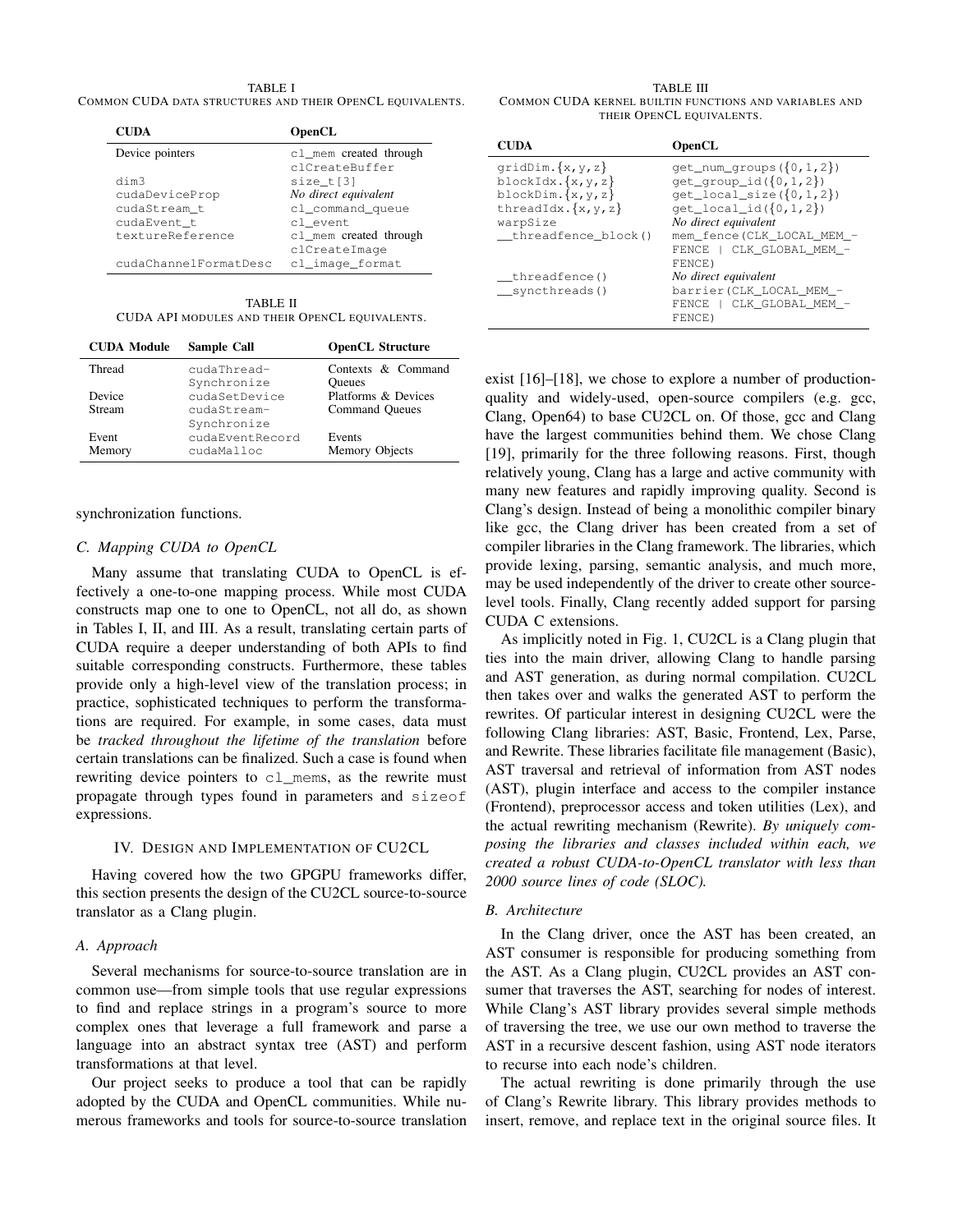also has methods to retrieve the rewritten file by combining the original with the rewritten portions. While many traditional source-to-source translators build an AST, modify it, and then walk the new AST to produce the rewritten file, CU2CL uses the AST of the original source only to walk the program. Rewrites are done through strings; therefore, we categorize our approach as AST-driven and string-based.

In translating CUDA to OpenCL, this approach is quite useful. Because the two languages are based on C, giving a common ground between the two, only the CUDA-specific constructs must be translated to OpenCL. Compared to typical applications that make use of CUDA, the scope [20] of the translations are very small. Rewriting only the parts of interest and leaving everything else in the original source as it was, allows for most of the original structure and the original comments to be retained. One of CU2CL's goals is to translate CUDA to OpenCL such that further development may continue in OpenCL. As a document's structure and comments are of vital importance to developers [21], leaving them intact is a requirement in CU2CL.

## *C. AST-Driven, String-Based Translation*

We have determined three areas of novelty in CU2CL's design as an AST-driven, string-based translator. First, we have identified *common patterns* that occur when performing source-to-source translation within the Clang framework. These are based on common structures found in CUDA C, identifying which are of interest, and handling their rewriting in a modular way. Finally, we demonstrate how to *locate* and *rewrite #include*s by leveraging a preprocessor, such as the one found in Clang's Lex library. The above insights should aid future work in source-to-source translation based on the Clang framework, if not in more general uses.

*1) Common Patterns:* In translating CUDA constructs to OpenCL, some patterns occur multiple times. CU2CL's design takes into account two primary patterns: rewriting CUDA types and processing CUDA API calls and their arguments. CUDA types may be found in many declarations and expressions, but the rules to identify and rewrite them are uniform save for a few exceptions. CUDA API share similar patterns in their arguments—what types are expected and how they are laid out—and also in their return types, as they all return an enumerated CUDA error value.

CUDA-specific type declarations may occur in several places. These include variable declarations, parameter declarations, type casts, and calls to sizeof, all of which may occur in both host and device code. Rewriting such types can be generalized for both CUDA host code and device code. In the Clang framework, variable declarations carry with them information about what their full type is (including type qualifiers) as well as the source location of each part. The base type can be derived from the full type, which may then be inspected and rewritten accordingly. Types may be rewritten differently depending on where the type declaration occurred (e.g. host code, device code, kernel parameters, etc.). The generalizations to type rewriting can be applied in locations

```
// CUDA
float *newDevPtr;
...
cudaMalloc((void **) &newDevPtr, size);
// OpenCL
cl_mem newDevPtr;
...
newDevPtr = clCreateBuffer(clContext,
       CL_MEM_READ_WRITE, size, NULL, NULL);
```
Fig. 3. Example of rewriting a CUDA API call which expects a pointer into an OpenCL call which does not.

where there is overlap. For example, CUDA vector types (Appendix B.3 in the CUDA C Programming Guide) may be found in any of those areas. OpenCL vector types have slightly different names depending on where they are found i.e., float4 versus cl\_float4—but, for the most part, rewriting vector types can be combined. This pattern also extends to other CUDA types, like dim3s, which may be declared anywhere in a CUDA C application.

Rewriting CUDA API calls can be logically separated into their distinct modules. However, for the purposes of CU2CL's source-to-source translation, it preferable to generalize as much of the rewriting as possible. The most important pattern is a pointer to a data structure that passed in to be filled. The equivalent OpenCL API procedures instead return a new structure, as shown in Fig. 3, therefore the dereferenced pointer must be retrieved from the argument expression. This can be done by traversing the expression and checking the types until the proper one is found. Then the subexpression with this evaluated type may be pulled out and used in the replacement OpenCL call. For the time being, CU2CL simply dereferences the pointer argument expression. The uniform enumerated CUDA error return type used by all the CUDA API calls can be used in rewriting the call's parent expressions. While CU2CL does not currently support rewriting the CUDA error type, comparison to the equivalent OpenCL procedure and pertinent error codes will help in properly rewriting parent that use the returned error.

*2) Rewriting Includes:* In order to provide a seamless translation experience, some #include preprocessor directives in the original CUDA source must be removed or rewritten. Because #includes are not resident in the AST, the rewriting has been implemented using the Clang driver's preprocessor, as shown in the block diagram of Fig. 4. CU2CL registers a callback with the preprocessor that is invoked upon a new #include being processed. As the preprocessor expands the include directive, it has all the information necessary to decide whether CU2CL should rewrite the directive. In particular, CU2CL needs the current file that is being parsed, the name of the file that is to be included, and whether or not it is a system header. Finally, if the directive is to be rewritten, the source range associated with the #include is passed to Clang's rewriting mechanism along with any new text as per the AST-driven string-based translation discussed earlier. By tying into Clang's preprocessor, CU2CL can avoid the task of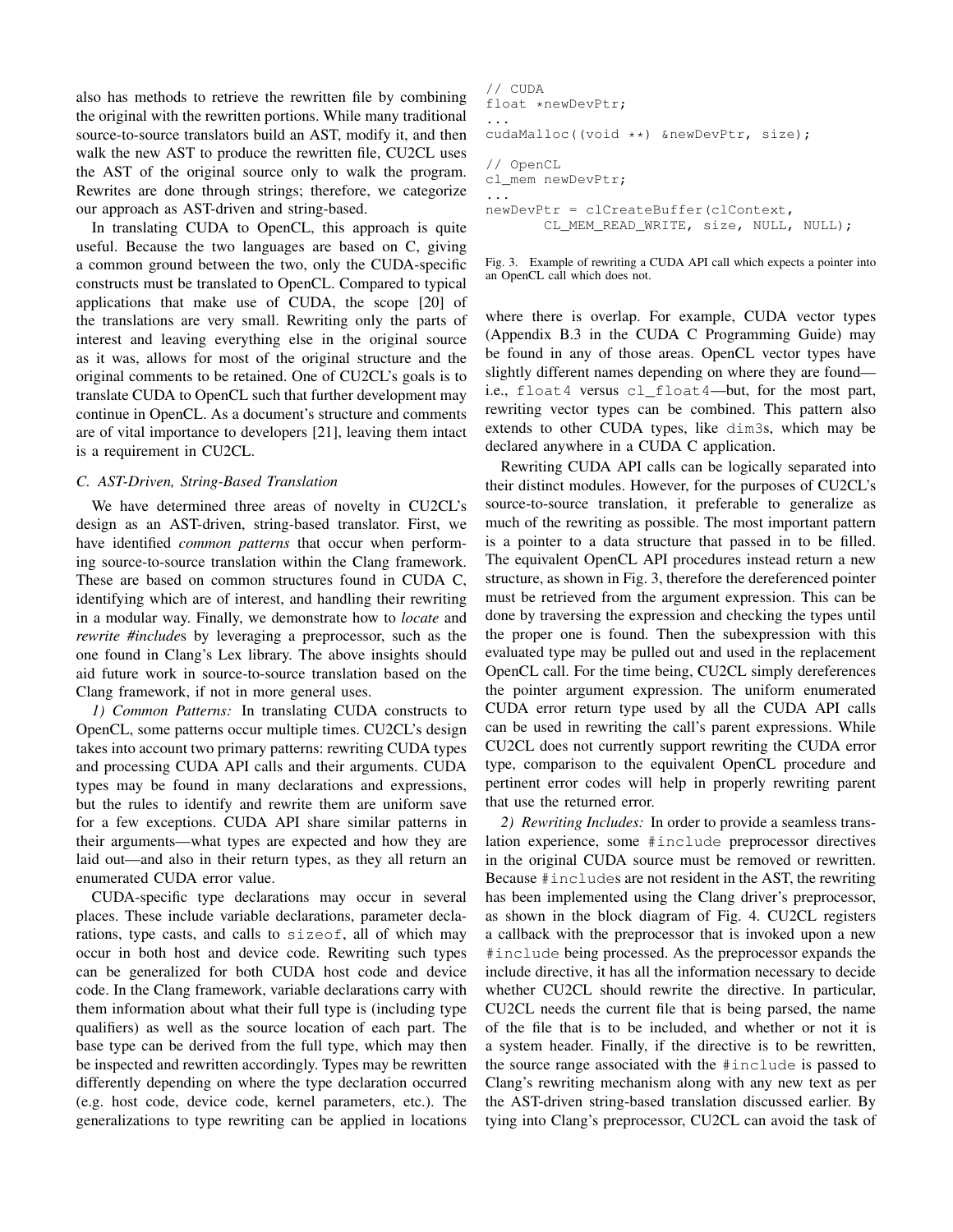

Fig. 4. Example of rewriting an #include directive.

locating these directives manually. This adds robustness and efficiency to CU2CL's #include rewriting.

The #include rewrites fall into two categories: (1) removing #includes pointing to CUDA and system header files and (2) rewriting #includes to CUDA files that CU2CL has rewritten. In the first case, CU2CL removes includes to *cuda.h* and *cuda runtime api.h* found in any rewritten files, both host and kernel files. It also removes system header files (e.g., *stdio.h*) from the OpenCL kernel files, as they cannot be used in device code. In Clang, these header files are identified as those included using the angle bracket notation as opposed to double quotes. In the second case, CU2CL rewrites #includes to files that have been rewritten. The original included CUDA source files will be split into two new files, one for the host and one for device code (e.g. *cudaFile.cu* will become *cudaFile-cl.h* and *cudaFile-cl.cl*). Therefore, CU2CL rewrites the original #includes so that they point to the new OpenCL files. Fig. 4 shows an example of how an #include pointing to a CUDA file may be rewritten in a new host code file. The kernel file will be used during runtime compilation of device code, so it is not #included.

#### *D. Challenges*

*1) Maintainable Code:* In some cases, automatically translating CUDA to OpenCL makes generating maintainable code difficult. For instance, CUDA is based on C and can therefore make use of a preprocessor to generate code at compile time. Consequently, while an abstract syntax tree (AST) representation of the source may be fine for compilation, the resulting translated code may look very different from the original. This is a direct consequence of what the C preprocessor is capable of and little can be done to mitigate the issue.

*2) Rewriting Macros:* In Clang, macros are represented as a series of tokens. While its libraries can provide access to the tokens they are simply raw and unparsed. Hence, the process of rewriting macros would require at least partial parsing of the tokens contained within. This is a complex task that is beyond the scope of this paper.

*3) Use of Closed-Source Libraries:* When CUDA applications make use of closed-source libraries built on top of CUDA, such as the CUBLAS or CUFFT libraries in the CUDA toolkit, CU2CL (or any other pure CUDA translator) cannot fully translate these applications because the library will continue to expect CUDA constructs. As a result, users would need to either re-implement those libraries from scratch in OpenCL or find other libraries written in OpenCL that

with equivalent functionalities. On the other hand, if a CUDA library's source code is available, it could be translated using CU2CL and the problem resolved.

*4) Function Rewriting:* User functions expecting CUDA constructs or results from CUDA calls as arguments cannot be handled entirely without rewriting the functions first. This includes utility functions like those in the CUDA SDK's cutil library. This is also seen in benchmark suites where common CUDA code is shared across applications, e.g., SHOC.

## V. EVALUATION

We evaluate CU2CL using three metrics: the translator's performance, the performance of translated applications, and the amount of CUDA covered.

#### *A. Translation Performance*

While CU2CL may only be run once on a given CUDA application, the speed at which CU2CL translates the CUDA source code to OpenCL source code is a performance metric of interest, particularly if the end user wishes to convert multiple CUDA applications from the well-established CUDA ecosystem. Thus, we evaluate its speed of translation on several GPU applications from the CUDA SDK and Rodinia benchmark suite. We also run it on a scientific code called GEM, a molecular modeling code that computes the 3D electrostatic surface potentials of molecules. For each application, we averaged the total time to translate the code from CUDA to OpenCL over ten runs. This translation time includes the time for the Clang driver to perform parsing and semantic analysis of the program, in addition to CU2CL's translation procedure. The overall run time was measured using the time command while the portion of the run time attributed to CU2CL was measured with gettimeofday. In all cases, the width of the 95% confidence interval centered around the mean is less than  $\pm$ 5%.

Table IV summarizes the results for the translation performance of CU2CL. The test applications vary in length from more than a hundred source lines of code (SLOC) to several thousand SLOC. However, one can see that the translation time is not strictly dependent on the length. In general, programs with more CUDA constructs or more complicated ones tend to take longer to translate. Even so, CU2CL takes no more than a second to translate the applications, including GEM which is a moderately large GPU application, making it a feasible choice for porting a large number of CUDA programs.

#### *B. Translated Application Performance: Auto vs. Manual*

We evaluate the performance of three automatic vs. manually translated CUDA-to-OpenCL codes: vectorAdd from the CUDA SDK and Needleman-Wunsch and SRAD from the Rodinia benchmark suite. vectorAdd is an application that generates two random vectors in host memory and copies them to the GPU's global memory. The kernel performs the addition and stores them in a third vector allocated in global memory. The resulting vector is then copied back to host memory.

Needleman-Wunsch is a global sequence aligner that is commonly used in the field of bioinformatics for the analysis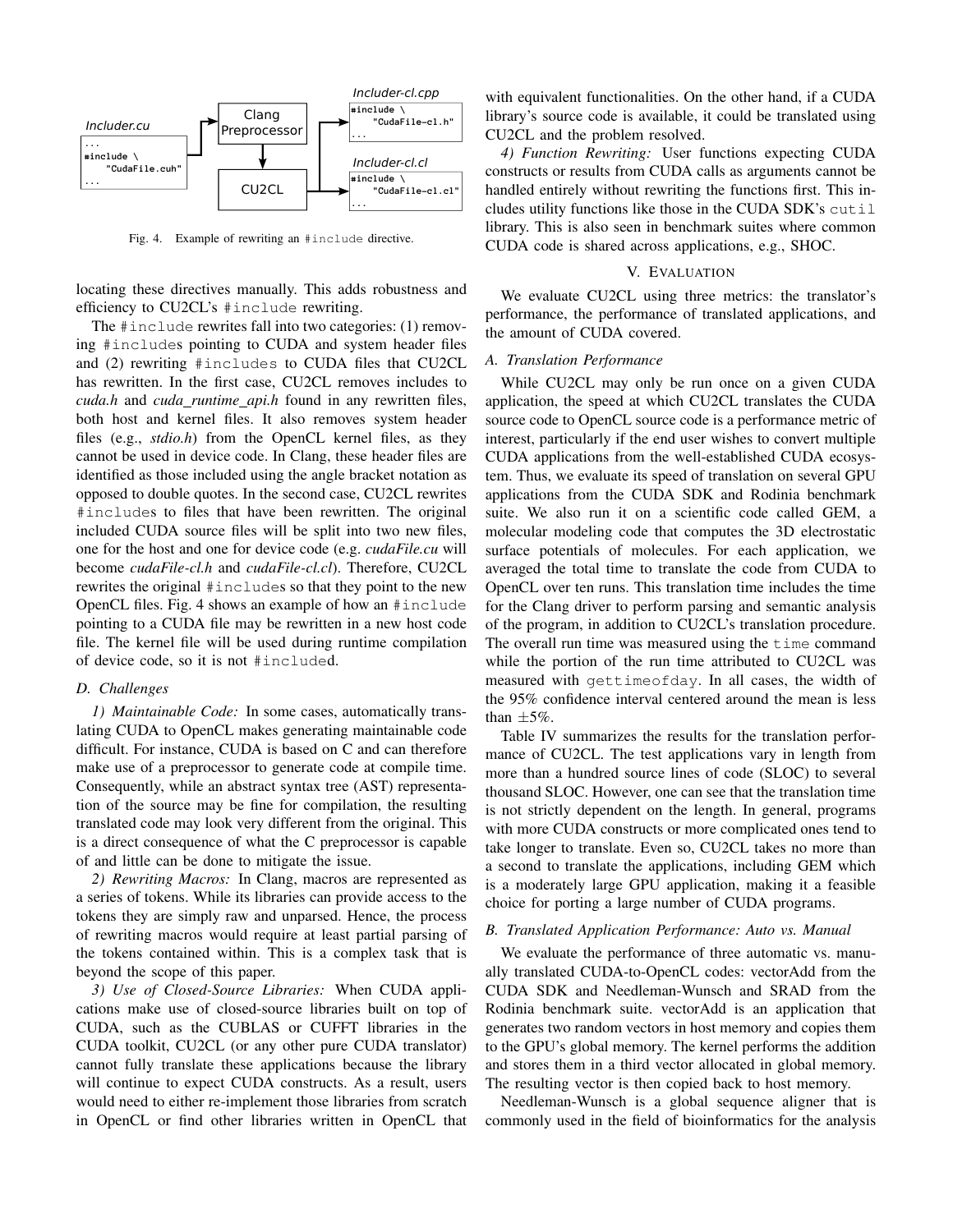| <b>TABLE IV</b>                                  |  |
|--------------------------------------------------|--|
| TRANSLATION TIME AND COVERAGE CU2CL TRANSLATION. |  |

| Source          | <b>Application</b>          | <b>CUDA</b><br><b>Lines</b> | <b>Total</b><br><b>Translation</b><br>Time (s) | <b>CU2CL</b><br><b>Time</b><br>(ms) | <b>Lines</b><br><b>Changed</b> | Percent<br><b>Automatically</b><br><b>Translated</b> |
|-----------------|-----------------------------|-----------------------------|------------------------------------------------|-------------------------------------|--------------------------------|------------------------------------------------------|
| <b>CUDA SDK</b> | asyncAPI                    | 136                         | 0.331                                          | 3.35                                | 4                              | 97.1                                                 |
|                 | bandwidthTest               | 891                         | 0.623                                          | 7.98                                | 9                              | 98.9                                                 |
|                 | <b>BlackScholes</b>         | 347                         | 0.606                                          | 5.24                                | 4                              | 98.9                                                 |
|                 | matrixMul                   | 351                         | 0.607                                          | 5.47                                | 2                              | 99.4                                                 |
|                 | scalarProd                  | 171                         | 0.327                                          | 3.75                                | 4                              | 97.7                                                 |
|                 | vectorAdd                   | 147                         | 0.287                                          | 3.11                                | $\Omega$                       | 100.0                                                |
| Rodinia         | <b>Back Propagation</b>     | 313                         | 0.300                                          | 4.46                                | 5                              | 98.4                                                 |
|                 | <b>Breadth-First Search</b> | 306                         | 0.301                                          | 4.51                                | 8                              | 97.4                                                 |
|                 | Hotspot                     | 328                         | 0.297                                          | 4.90                                | 7                              | 97.9                                                 |
|                 | Needleman-Wunsch            | 418                         | 0.303                                          | 5.46                                | 0                              | 100.0                                                |
|                 | SRAD                        | 541                         | 0.303                                          | 6.56                                | 0                              | 100.0                                                |
| $[22]$ , $[23]$ | <b>GEM</b>                  | $2,511^a$                   | 0.384                                          | 37.2                                | 5                              | 99.8                                                 |

<sup>a</sup>2,511 CUDA lines of code out of 6,727 total lines of source in the complete application.

of DNA sequences. Two character sequences are compared and a two-dimensional matrix is filled with scores—calculated using a predetermined scoring chart—showing how good the match between the two is. The last step is to trace-back through the matrix and find the aligned sequence, including any insertions or deletions. Typical implementations would launch a kernel per anti-diagonal in the matrix, but this implementation breaks the matrix into blocks of which multiple can be computed at once. This reduces the number of kernel launches, resulting in better performance.

SRAD (Speckle Reducing Anisotropic Diffusion) is a computational method that removes noise from images produced by ultrasonic or radar imagery applications and doing so without losing any of the important features present in the pictures. Two kernels are launched per iteration of the main loop and memory copies to and from the GPU are done.

For all of the experiments, we compiled and ran the applications on a commodity desktop computer with two 2.0- GHz Intel Xeon E5405 quad-core CPUs and 4 GB of RAM. The GPU device used is an NVIDIA GTX 280, which has 30 streaming multiprocessors (240 total cores) clocked at 1.3 GHz along with 1 GB of graphics memory. Run times were measured using the time command.

Table V summarizes the performance comparisons between the original CUDA code, CU2CL's automatically-generated OpenCL, and the manually-ported OpenCL. Each code was executed a total of ten times and their runtimes were averaged.

TABLE V RUN TIMES IN SECONDS OF THREE CUDA APPLICATIONS AND THEIR OPENCL PORTS ON AN NVIDIA GTX 280

|                  |             | OpenCL           |               |  |
|------------------|-------------|------------------|---------------|--|
| Application      | <b>CUDA</b> | <b>Automatic</b> | <b>Manual</b> |  |
| vectorAdd        | 0.050       | 0.051            | 0.052         |  |
| Needleman-Wunsch | 6.65        | 8.77             | 8.77          |  |
| <b>SRAD</b>      | 1.25        | 1.55             | 1.54          |  |

In all applications, the automatically-translated OpenCL performs just as well as the manually-ported OpenCL code. This is to be expected as the differences between the two versions for each application are minor and would not be expected to have much performance impact at all.

On the other hand, SRAD's OpenCL performance is roughly 25% worse than its CUDA version. The OpenCL Needleman-Wunsch code performs about 30% worse than the CUDA version. These results are typical as the NVIDIA OpenCL implementation is known to not perform as many optimizations as CUDA does [4].

Anecdotally, while it took a typical computer science graduate student three *weeks* to manually translate the three above codes from CUDA to OpenCL, the CU2CL prototype automatically translated these three programs in  $0.287 + 0.303 +$ 0*.*303 = 0*.*893 *seconds*, as noted in column four of Table IV.

#### *C. Translator Coverage*

CU2CL supports a large majority of the CUDA runtime API. In particular, it can automatically translate API calls from the major CUDA modules: Thread Management, Device Management, Stream Management, and Event Management. The translator also supports the most commonly used methods of the Memory Management module, including calls to allocate device and pinned host memory. This is a natural result of selecting the most frequently used calls from the CUDA SDK and Rodinia benchmark for implementation first.

As a result of CU2CL's robust translation methods alongside its support for many CUDA constructs, it can automatically translate many applications nearly in their entirety. Table ?? shows this for applications from the CUDA SDK, the Rodinia benchmark suite, and for the GEM scientific application. In each case, only a few lines of host or kernel code had to be manually ported. Of the manual changes, none are particularly difficult to handle and automated support for these will be added in the coming weeks, as CU2CL continues to evolve.

### VI. FUTURE WORK

There still remains work to be done to extend CU2CL's capabilities. To begin, we aim to support larger subsets of the CUDA runtime API, in particular, the texture management